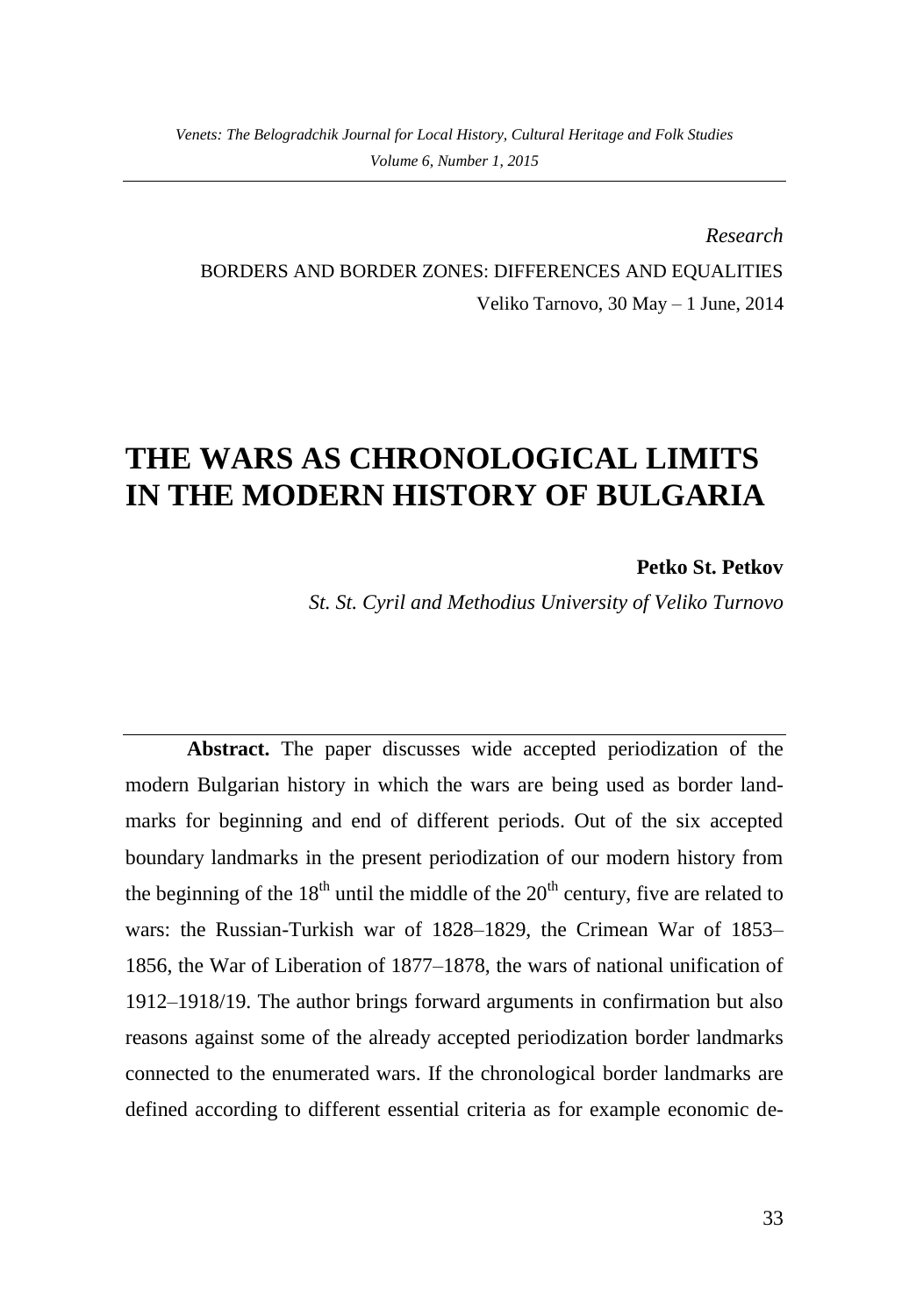velopment, political changes, culture change then the periodization should vary accordingly.

*Keywords:* history, periodization, boundary landmarks, wars

During the last three decades of the  $20<sup>th</sup>$  century, a periodization of the modern Bulgarian history was imposed which generally follows this scheme: (1) The outset of the transition towards modern history – the beginning of the 18<sup>th</sup> century or the first years after the Peace Treaty of Karlowitz and the end of the war between the Holy League and the Ottoman Empire (Паскалева, 1978; Генчев, 1988, p. 7). (although even today some scholars, and not only literary historians, continue to follow Marin Drinov's scheme when dividing history into periods and start from the appearance of "Slav-Bulgarian History" by Paìsiy of Hilendar, i.e. from the middle of the  $18<sup>th</sup>$  century) (Грънчаров, 2001, р. 533-540); (2) Transitional landmarks which demarcate the first, the second and the third stage of the transition (which almost everyone romantically designates as Bulgarian National Revival<sup>1</sup>) – the Russo-Turkish War of 1828–1829 and the Crimean War of 1853–1856; (3) The beginning of the modern history after the Liberation of 1878 for the Bulgarian lands, which gained independence according to the treaties of 1878 that ended the Russo-Turkish War of 1877–1878; (4) Important intermediate but not final chronological limit of the period of modern history – the end of the wars for national unification (1912–1919) (История, 1999); (5) The last period of the modern Bulgarian history – 1919–1944 (Стателова & Грънчаров, 1999).

Naturally, not all the historians, and some not without reservations and diversions, stick to this periodization. But the basic and the special research works, the popular and the textbook historical literature, up to and after the "Great change" on  $10<sup>th</sup>$  of November 1989, are submitted to this periodization. The few exceptions not only corroborate the rule but also specify as a differ-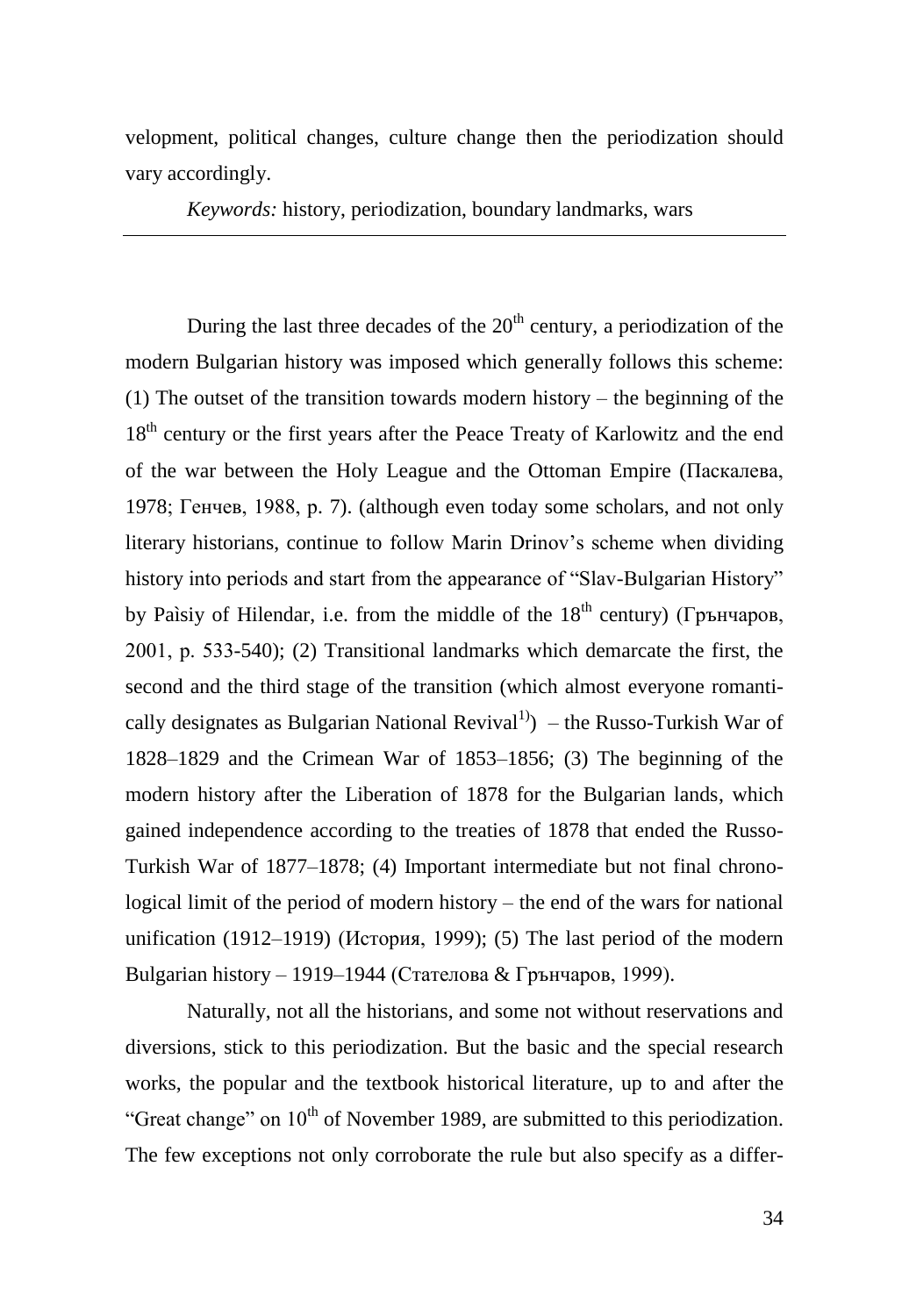ent upper limit of the modern period and the beginning of the contemporary Bulgarian history the year in which World War II broke out, although the year 1939 did not have so important periodization significance for Bulgaria and the Bulgarian society (Даскалов, 2005).<sup>2)</sup> Being aware of the fact that each periodization is relative and that principally this is a controversial question, I nevertheless think that it is important to discuss it and that this by no means is a "trifle" (Даскалов, 2002, p. 155, 163).<sup>3)</sup>

It is a fact that the greater part of the chronological landmarks in the thus established periodization of the Bulgarian history within the range of the last almost 300 years, are connected with wars and not with changes resulting from transformations, slow and evolutionary in their character (and lasting in their results). All the six transitional landmarks in the present periodization of our modern history from the beginning of the  $18<sup>th</sup>$  to the middle of the  $20<sup>th</sup>$ century, are connected with wars: the war between the Holy League and the Ottoman Empire (1683–1699), the Russo-Turkish War of 1828–1829, the Crimean War (1853–1856), the Russo-Turkish War of Liberation (1877– 1878), the wars for the national unification of the Bulgarians (1912–1919), World War II (1941–1944). This peculiarity of the general periodization of the modern Bulgarian history has been noted in some publications and even an attempt has been made to explain it in a critical way (Бонева, 2003), but in spite of all that, still in the beginning of the  $21<sup>st</sup>$  century, the mentioned periodization scheme is used in scholarly, textbook and popular literature (Петков, 2009a).

Three periodization outsets in the modern and contemporary history of Bulgaria, according to the now functioning periodization scheme, are connected with foreign military occupations: the beginning of the new Bulgarian state history is connected with the Russo-Turkish War of 1877–1878 and the Russian occupation of the Bulgarian lands that followed it, inaccurately and vaguely named as "provisional Russian government"; $\phi$  the beginning of one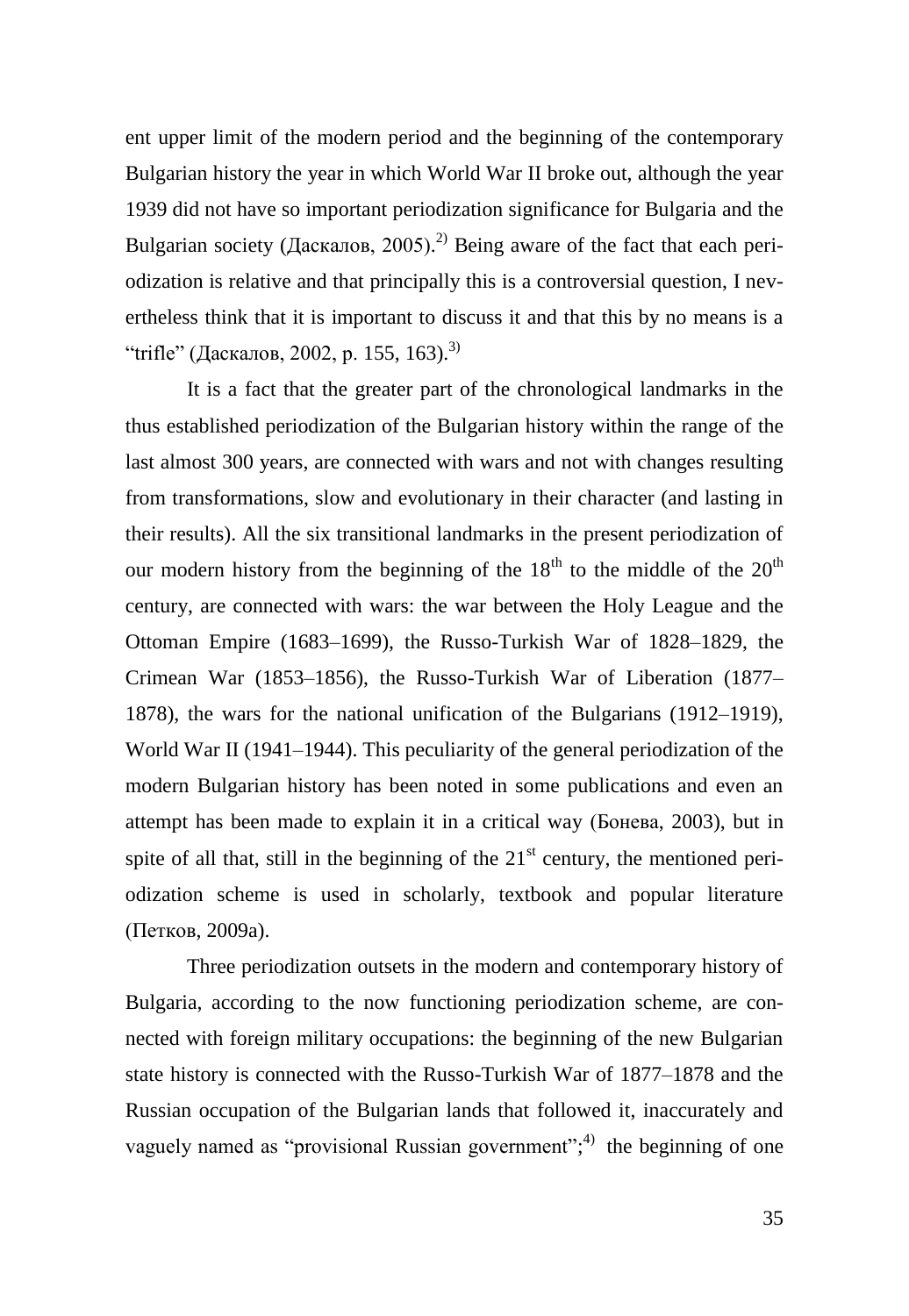of the inner stages of the modern Bulgarian history is connected with the end of the Bulgarian participation in World War I which actually came with the Thessalonian armistice of September 1918, providing for a foreign military occupation of part of the country; the beginning of the contemporary history of Bulgaria – the autumn of 1944 – is also connected with a foreign military occupation, no matter how it is presented and how it is received by the society. In this sense, it seems quite normal, though ill-grounded (both in concrete historical and comparative aspect), that in the last volume eight of the academic History of Bulgaria in many volumes, the text ends with the information about the Thessalonian armistice of September 1918 and even a word is not mentioned about the final document which regulated the end of the war – the Treaty of Neuilly-sur-Seine from 27.11.1919 (История, 1999, pp. 325- 328). If an analogous criterion should be applied, then the end of the Bulgarian National Revival should be assigned to the appearance of "The Fundamentals of Peace" and the truce signed in Edirne on 19/31.01.1878 but not to the San Stefano (preliminary) or the Berlin (final) peace treaty. However, exactly in accordance with "The Fundamentals of Peace" of Edirne, for the first time the Ottoman Empire consented to the forthcoming establishment of the Principality of Bulgaria within boundaries not smaller than those that had been drawn at the Constantinople Conference of the Great Powers of 1876 (Петков, 2009b, рp. 133-140).

Actually, in several cases wars could be considered well-grounded and distinct limits in the Bulgarian historical development. After the Crimean War (1853–1856), and after the wars for national unification (1912–1919), the changes were categorical and most of all, they concerned the entire historical process. With greater conditionality, but again in this group, I would place the Russo-Turkish War of 1828–1829, not because all the supervening changes ensued from it, but actually because since the beginning of the  $30s$  of the  $19<sup>th</sup>$ century, new processes began, essentially different from those in the previous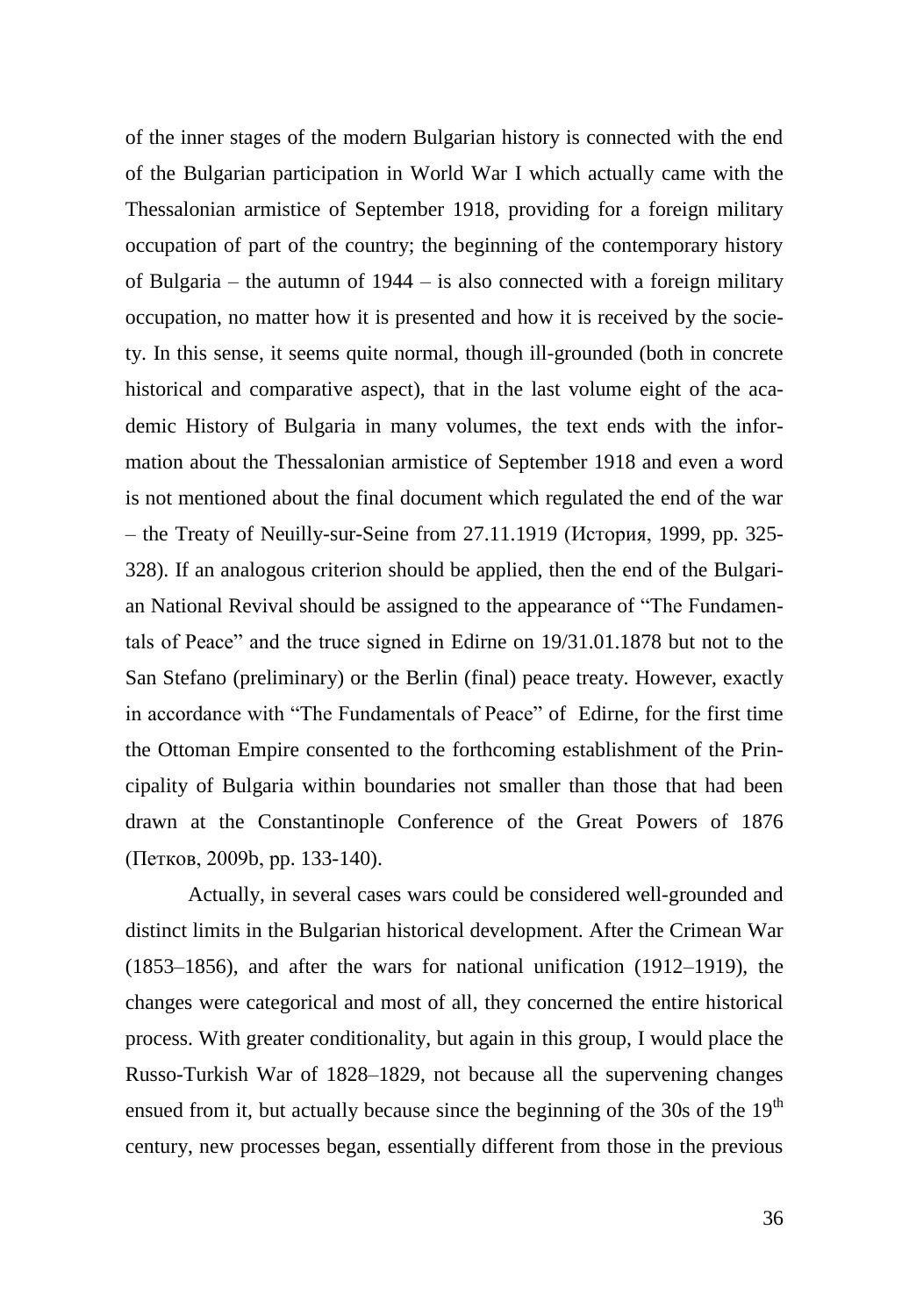decades (i.e. it was this war exactly that marked/coincided with the end of one and the beginning of another stage in our historical development).

The wars could not be categorical and entirely valid limits in the historical development of the Bulgarians in several other cases: the war of the Holy League against the Ottoman Empire (1683–1699), the Russo-Turkish War of 1877–1878, and the participation of Bulgaria in World War II, because after these wars, changes occurred, most of all political, geo-political and economic, related to the former ones, but they did not act as demarcating signs dividing two essentially different periods as did the wars from the first group. Thus for example the main tendencies in the development of Bulgarian culture which manifested themselves in the  $19<sup>th</sup>$  century, until the war of 1877–1878, were still followed, at least until the end of the century, and the trends of the cultural development did not change radically only because of the establishment of the Bulgarian Principality in 1878–1879.

It is quite another question that when dividing our home history into periods, in some cases the Bulgarian activities have been taken into consideration, and in others – important decisions of the so called Great Powers that proved to have a serious impact on the Bulgarian historical development.

More than ten years ago, I proved my assertion that since the beginning of the Bulgarian transition towards the modern period (the so called National Revival) was marked by prevailing Bulgarian efforts in the direction of comprehensive social changes, the next period in our home history should also begin in conformity rather with Bulgarian activities than with foreign ones toward the Bulgarians. The critical review of the contemporary historical literature on the problem of the upper limit of the Bulgarian National Revival shows that most of the authors point out as such the year 1878 because, according to them, it was then that the Bulgarian state was restored. Some consider as a demarcating event the treaty of San Stefano, others – the treaty of Berlin. But here an important and principal question arises: how and when a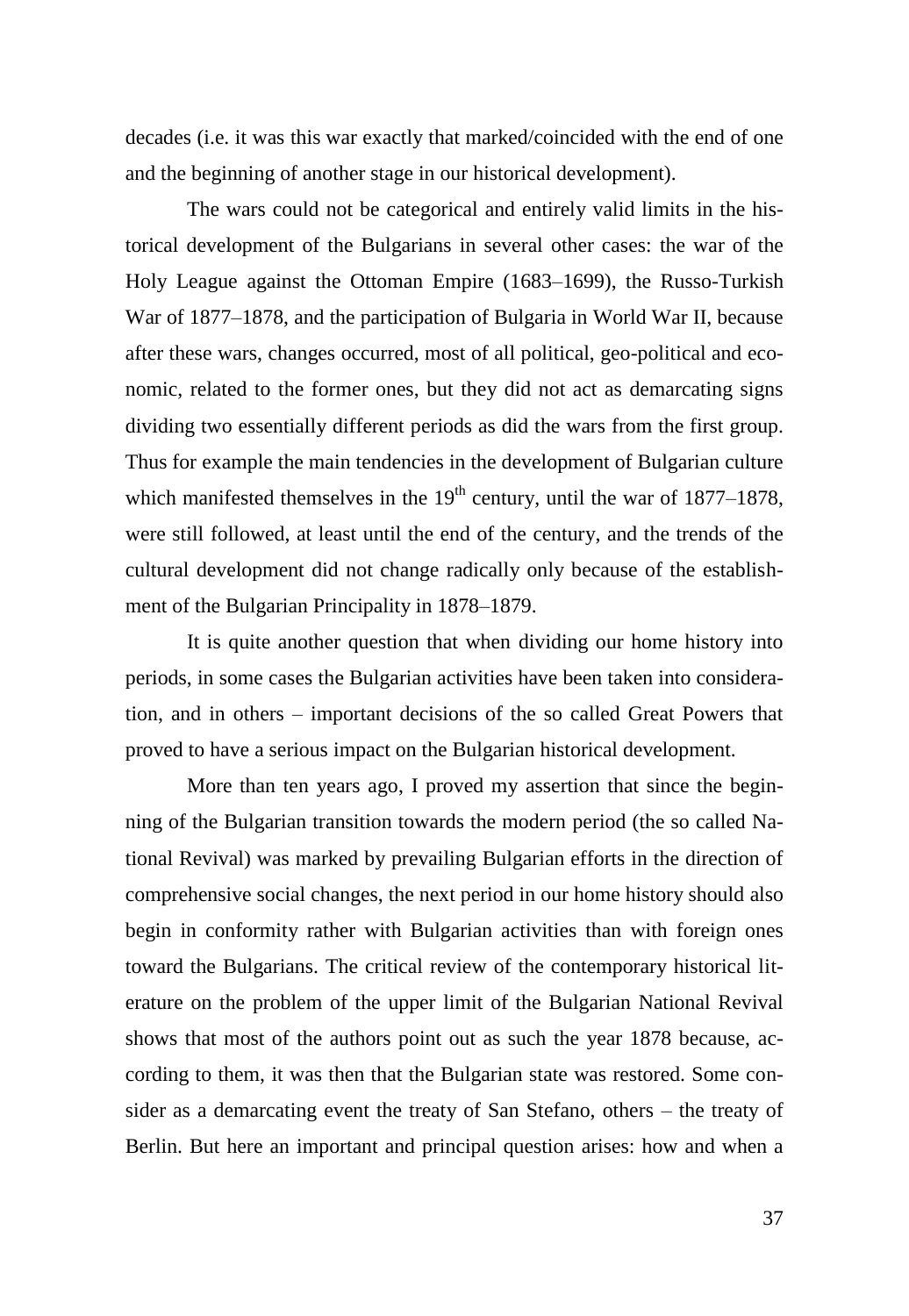state is restored/ founded? When outside forces decree the establishing and recognize the new state or when it constitutes itself and starts to govern itself (the problem of the founding of the Bulgarian state in the  $7<sup>th</sup>$  century is analogous)? The question is whether there was a Bulgarian state in 1878. And this problem is as theoretical and methodological as concretely historical. According to me, the provisional Russian occupation government (PROG) from 1877 till 1879 was not a form of the new or restored Bulgarian state – it emerged with the Constitutional Assembly (February – April 1879) which adopted the fundamental law of the state, and with the election and the assumption of office of the first Prince of Bulgaria – Alexander I, after he took an oath before the First Grand National Assembly on 26.06.1879 (Петков, 2000, рp. 56-77). It was no chance that at the session of the Constitutional Assembly on 26.03. 1879 Dr Konstantin Stoilov declared: "This treaty (the Berlin treaty – A/N) says that the Bulgarian Principality will enter into exercising its autonomy after the election of a Prince. This comes to mean that until we elect a Prince we are still considered a Turkish province occupied by a victorious army. If we want to establish our autonomy we have to hurry up with the election of a Prince, all the more that according to the same treaty our liberators have to leave our fatherland on  $3<sup>rd</sup>$  of May" (Дневници, 1879, р. 91).

In the same sense the year 1879 was a stage marking a historical limit for Eastern Rumelia, too: the Organic Statute was adopted, the first Governor-General was appointed, the District Assembly was elected, the Bulgarian character of the autonomous province was proved and its government was taken over mainly by Bulgarians (Стателова, 1983).

The year 1879 was crucial also for North Dobruja, which was turned over to Romania by Russia according to the San Stefano Treaty and not because of the Romanian participation in the war at that, but as a return for the former Romanian territory of South Bessarabia which had been taken away in Russia's favour (Попов et al., 1992, рp. 20-21). Until 1879, the Bulgarian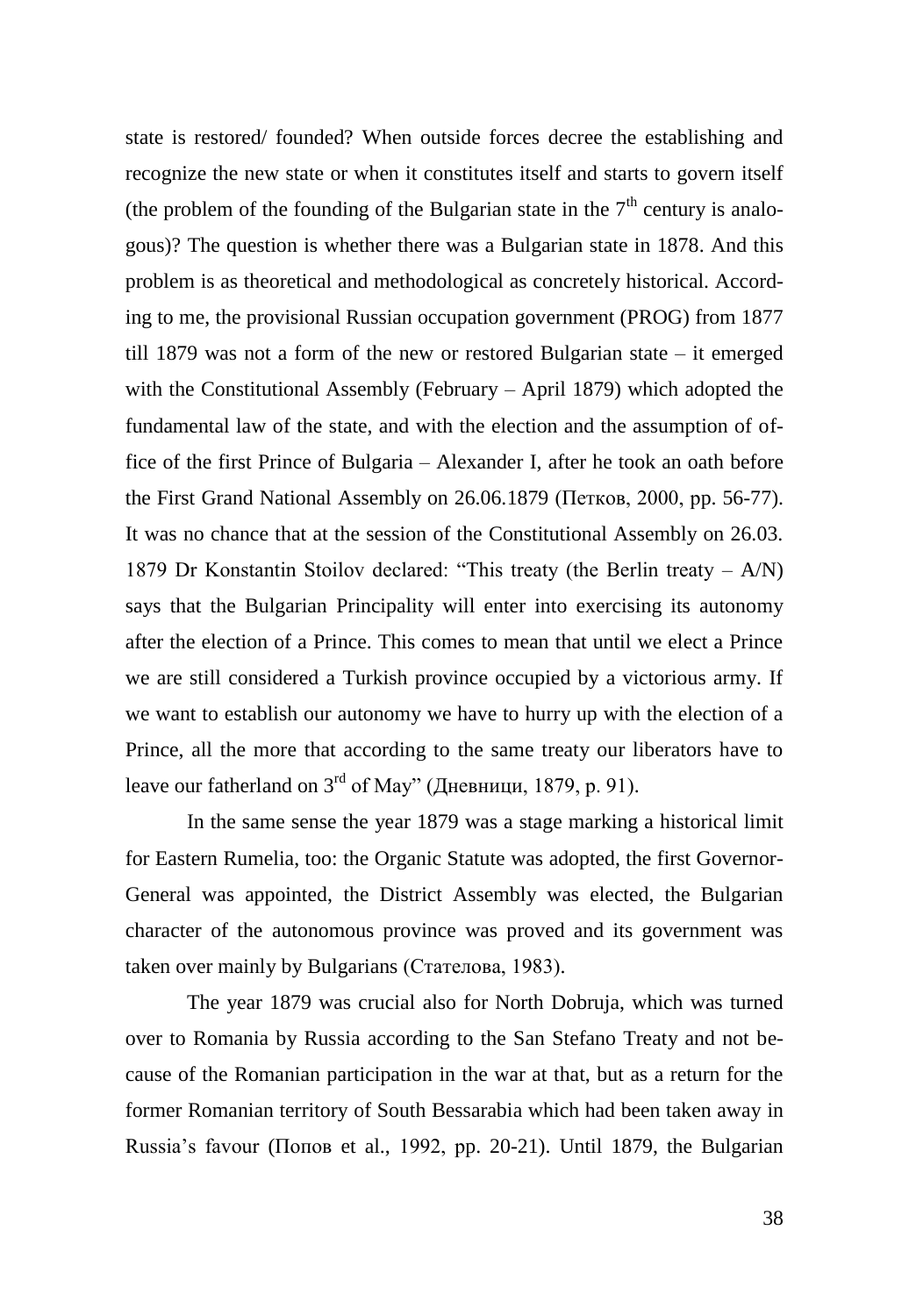ecclesiastical government was preserved in the region but on 12.10.1879, the Dorostol-Cherven exarchic metropolitan Grigoriy was forced to address his last pastoral epistle to "the priests and the population of Tulcea and all Dobruja", after which Romanian ecclesiastical authority was established in North Dobruja (Петков, 2000b, p. 343-356). For the Bulgarian regions of Niš and Pirot, that had been recognized an integral part of the Bulgarian Exarchate by the Sultan's firman of 27.02.1870, the year 1879 was also crucial, and in Macedonia, in the spring of 1879, the attempt at liberation and annexation to the already liberated Bulgarian lands – the Kresna-Razlog Uprising – ended in failure (Дойнов, 1979).

The first stage of the modern history of Bulgaria (the so called National Revival) ended prematurely and conclusively after 1878–1879 in the lands inhabited by Bulgarians, which got within the boundaries of Romania and Serbia. There, in the years to follow, the Bulgarian national spirit (if the National Revival is considered a process of national confirmation) was brutally suppressed, it withered away until it was almost entirely obliterated under the purposeful pressure of many years realized by the new authorities, and right before the disappointed but passive eyes of the ruling circles of the Principality of Bulgaria. In this sense inadequately grounded is the allegation of some authors that the National Revival processes continued to develop even after 1878 in North Dobruja, Niš and Pirot regions. Logically the following question arises: if the National Revival processes continued in North Dobruja until 1918, though the region was under Romanian government, why did they not continue after 1918 too? Was it exactly in this year (and having in mind that during World War I Dobruja was liberated by the Bulgarian army), immediately after the second invasion of the Romanian army and administration, when the National Revival processes suddenly died away, disappeared?

My objection against setting the upper limit of the National Revival in 1878 (no matter whether the San Stefano or the Berlin Treaty is envisaged) is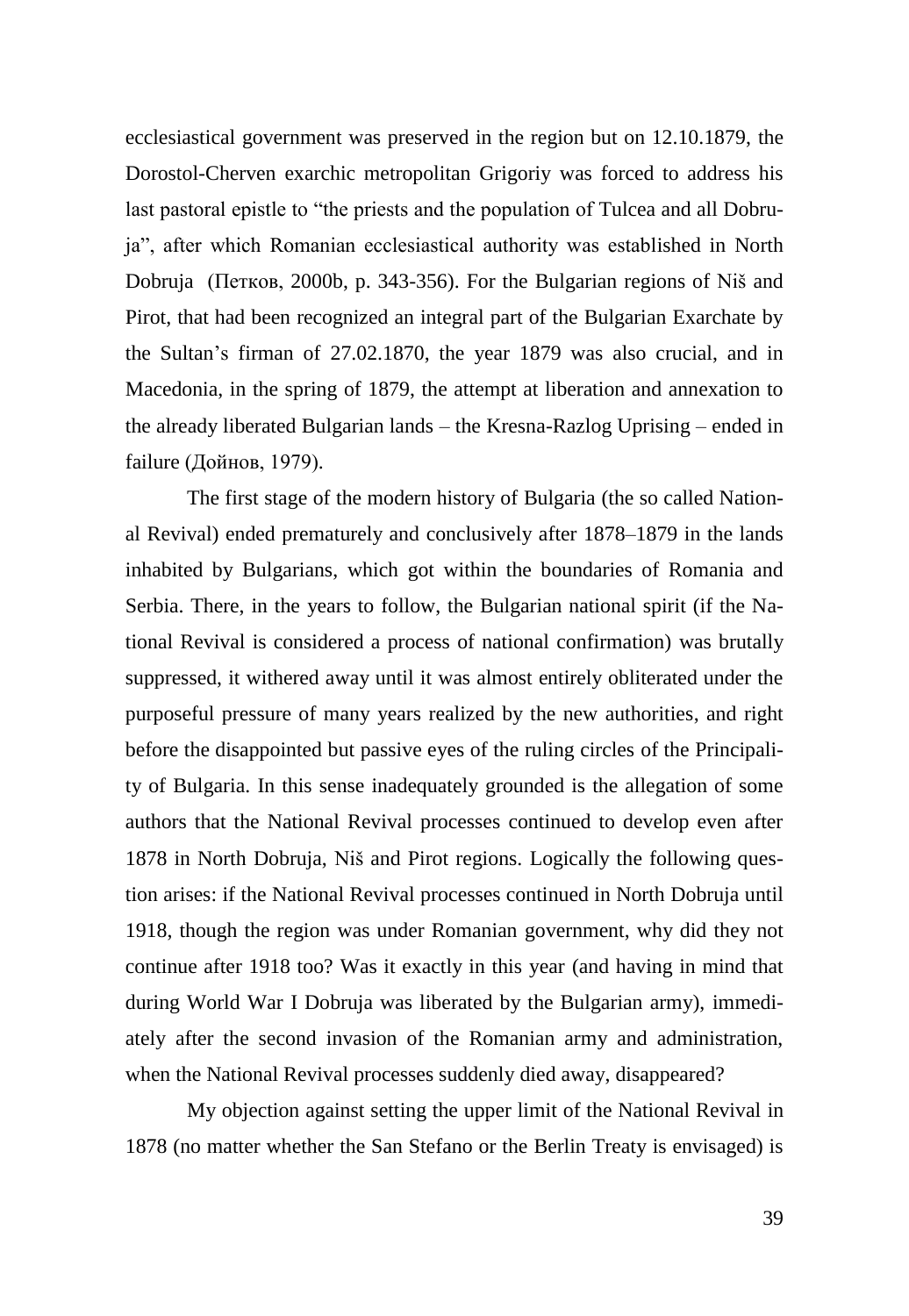grounded on the scholarly uselessness of the applied criterion. Instead of basing the periodization of our home history on the changes in the Bulgarian society and the activities of the Bulgarians, in this case exactly it is obvious that decisions of foreign countries and forces, though important for the Bulgarians, have been taken into consideration. If the criterion chosen by me would be taken into consideration – the Bulgarian activities, not the foreign ones towards the Bulgarians – after the failure of the Constantinople Conference of 1876 (to a great extent provoked by the Bulgarian uprising in the spring of 1876) and until the Constituent Assembly (1879) not only the Bulgarian activities were not leading and determining for the historical development but they were largely subjected to a number of outside factors. The great independent intervention of the Bulgarians took place once in 1876 (and not only through the uprising but through the political activity after it as well,<sup>5)</sup> and for the second time in 1879 – the constituent year for the Bulgarian state.

Otherwise, i.e. if we continue to maintain that the end of the National Revival is marked by the treaty, signed by the Great Powers in Berlin in July 1878, or by the preliminary Russo-Turkish peace of 19.02/3.03.1878, we shall have to accept that the end of a long period of Bulgarian history that had been started in the early  $18<sup>th</sup>$  century by the Bulgarians themselves as a universal renovation, was marked by the omnipresent Great Powers by a decision, political in its character. If we keep on placing the Provisional Russian occupation government (1877–1879) at the beginning of the next period of the Bulgarian history, then it will mean that we accept as true the assertion that outside forces (no matter with what motives and goals) have restored the Bulgarian state after an interruption of almost five centuries. Both statements (firstly, that the end of the Bulgarian National Revival was marked by one of the two international treaties of 1878, in which the Bulgarian party was not represented, and secondly, that the next important period in the Bulgarian history begins with the Provisional Russian occupation government) that have been accepted by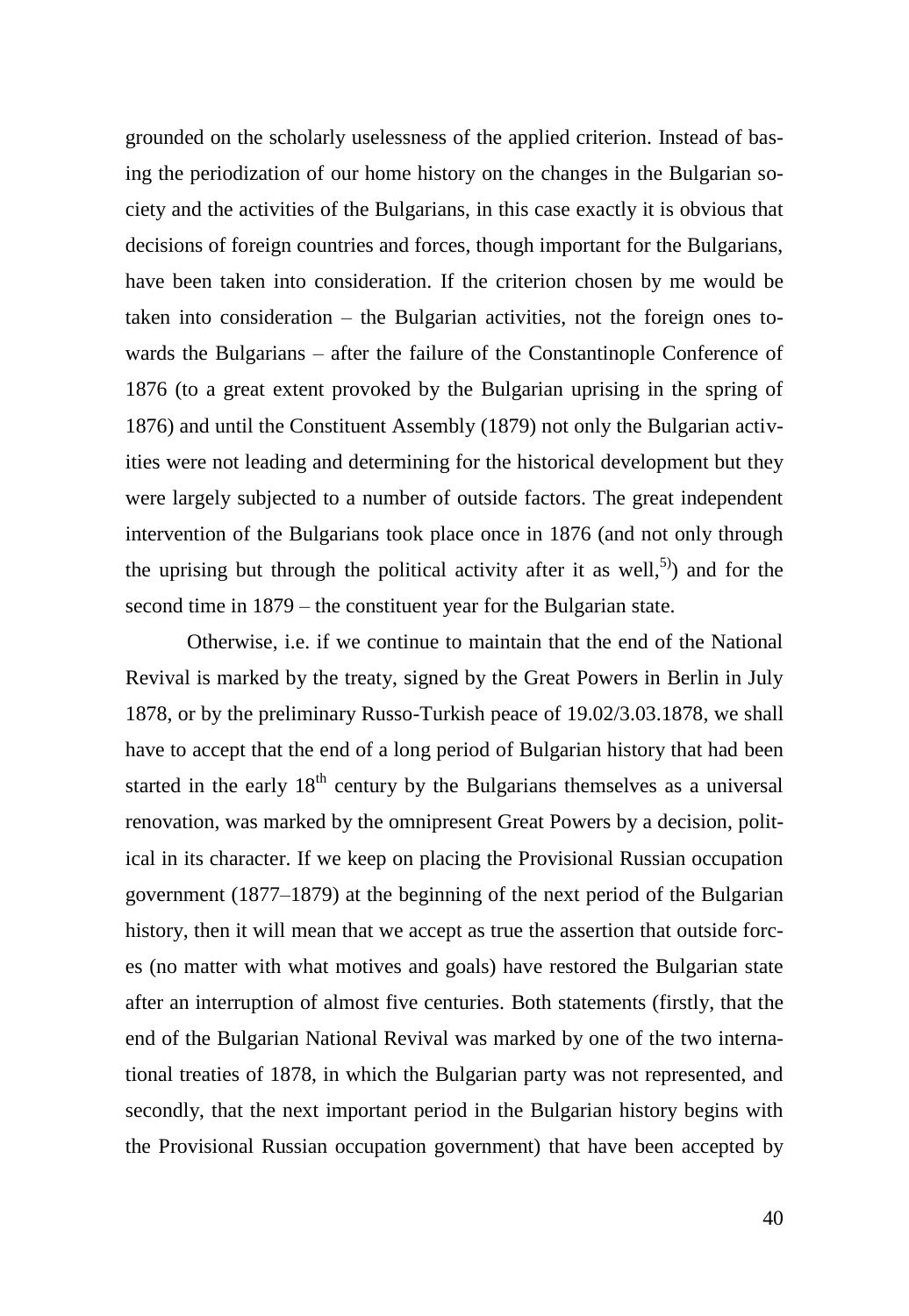the Bulgarian historiography, lead to the awkward but well-grounded conclusion that the end of the Bulgarian National Revival, as well as the beginning of the next period were not set by the Bulgarians but by the Great Powers; the Principality of Bulgaria established by the latter, i.e. the restored Bulgarian state was a function and a result of the international relations concerning the Eastern Question rather than of the state-creative will of the Bulgarians. Objectively this is the conclusion that now ensues from the adopted periodization, but such a suggestion will not be possible if the criterion for the determining of the upper limit of the National Revival epoch is connected with the Bulgarian state-constituting activity. And at that, the Great Powers themselves, having taken the political decision for the establishment of an independent Bulgarian state, had still granted considerable rights to the Bulgarian nation for the establishing of the Bulgarian state, firmly guaranteeing the Bulgarians the opportunity to work out independently the fundamental law of the Principality (clause 4 of the Berlin Treaty) and to elect a prince, i.e. head of state (clause 3) as it happened in the course of the Constitutional and the First Grand National Assembly of 1879.

In the first years of the new century, at a conference held at Sofia University in 2004, I tried to advance arguments in favour of the thesis that the modern period of the history of Bulgaria did not continue until 1944, when the contemporary one started, but that it ended with the wars for national unification and their results, i.e., the contemporary Bulgarian history started from 1919 (Петков, 2006, pp. 195-208). The upper limit of the modern Bulgarian history should be connected with the end of the wars for national unification (1918–1919). As main arguments in confirmation of this thesis the following could be stated: the failure of the efforts for achieving national unification and realization of the National Revival ideal of the society after the end of the three wars that broke out in pursuing this goal (1912–1919) (Петков, 2003b, pp. 127-138); the prolonged economic and political post-war crisis which con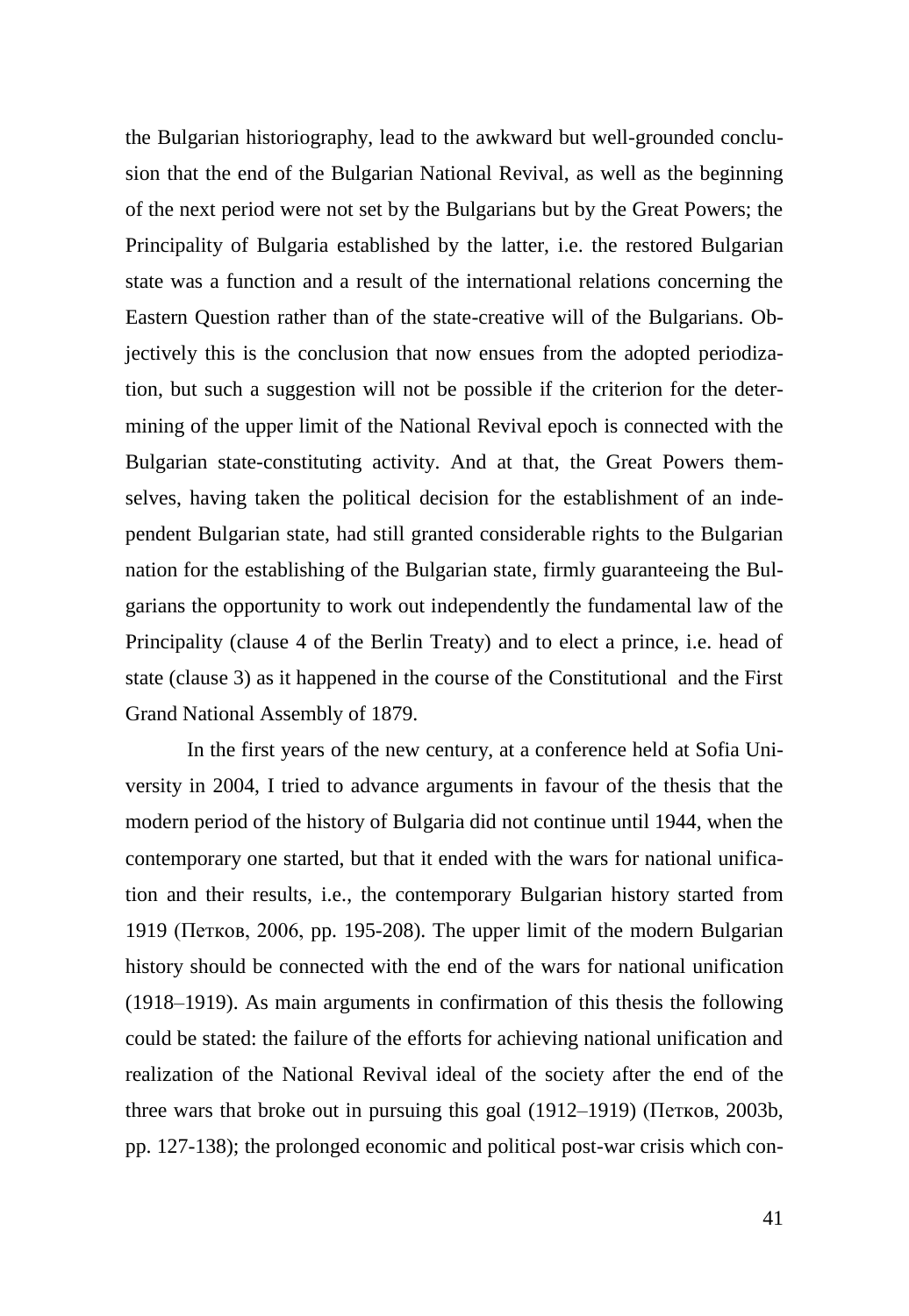siderably changed the political system as well as some firm concepts and public feelings of the Bulgarian society; the appearance of new political forces with extremely radical left and right ideologies after 1919; the change of the head of state with an entirely different person (and for the first time not in accordance to the functioning of the constitution of 1879 at that); the new ideas and experiments in the economic sphere – for example in the management of the national economy (greater and greater active intervention by the state), as well as in the development of the political ideas (the appearance of authoritarian and totalitarian ideas and organizations), etc.

There are arguments that necessitate a dispute over the scholarly validity of the current concept of the upper limit of the modern Bulgarian history (also enforced, however) – the year 1944. If a criterion based not on party and politically interests, but on scholarly arguments is applied, and most of all, if we free ourselves from ideological and other prejudices, we will find out that no such historical facts took place and no such political processes began in 1944, to produce solid grounds for the proclaiming of this year exactly as the beginning of a new epoch in the Bulgarian history. Many of the "new" historical phenomena after 1944 became evident even in the period between the two world wars – the state intervention in economy, the co-operation of agriculture, the large-scale ideologization and the establishment of new government organizations, and many others (Цветков & Поппетров, 1990). It is an indisputable fact that the year 1944 marks an inside periodization limit in Bulgarian history but the beginning of the contemporary history of Bulgaria should be related to a quite earlier date than the one of the new consecutive occupation of Bulgaria by foreign troops and the inner political change that followed it. If the applied periodization criteria are more valid ones and if they for example allude to the change in the political system, then it will be easily seen that exactly after 1918–1919 and especially after 1934 the political system tended to turn qualitatively different from the pre-war one and even from that, which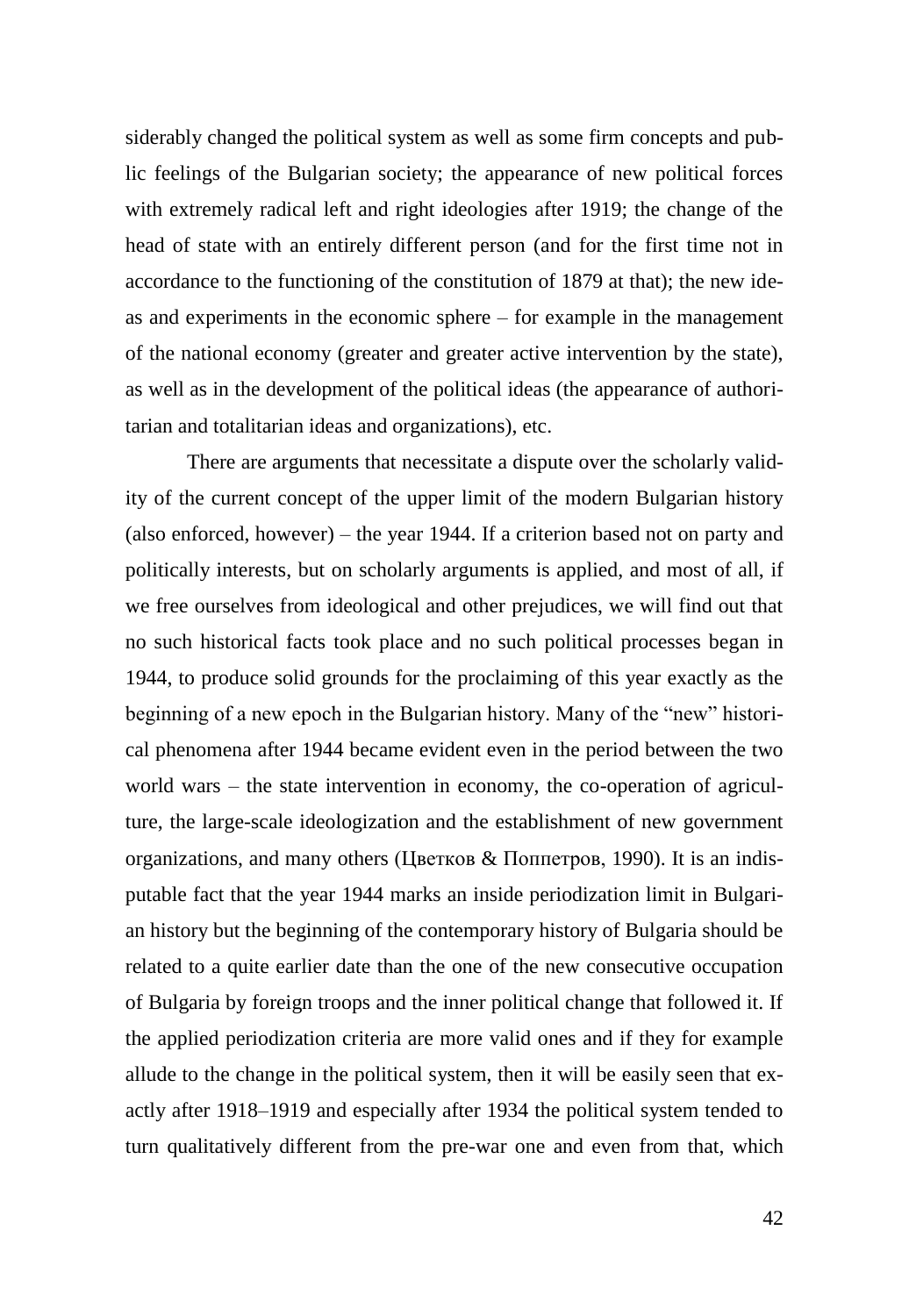had functioned during the wars of 1912–1919. The same conclusion is necessitated with the application of a seemingly formal criterion – the replacement of the generations of politicians and statesmen (the new generation came immediately after the end of World War I), the change of the royal personality and the changes in the most of the political parties and the new political formations.

There is something else that has always made me think that after 1919, Bulgaria and the Bulgarian society were never the same that an essential and profound change ensued. This is the enormous spiritual collapse that followed after the downfall of the national ideals and the waste of the colossal efforts of the people and the army for the achieving of those ideals with great sacrifice of lamented lives. If we view the matter from this concrete side – what ideas of possible perspectives for a future development the Bulgarian society enunciated itself (not those that the others formulated for it), we will realize that in 1919, the despair and the unbelief in a coming improvement were much greater and all-embracing than in 1944. While the change in 1944 was accepted by a part (not a prevailing one) of the Bulgarian society with the hope that the economic life and the political system were changing for good, the consequences of the defeats in the wars of 1918–1919 and the collapse in the years to follow were perceived by the greater part of the Bulgarian society as the beginning of a new, essentially different and expectedly hard period.

Therefore, with the entire diversity of the historical process the establishment of a universally accepted and scholarly sustained periodization of the development of a particular nation or state will be achieved with difficulty in the future as well. That is why it would be better to structure periodization following separate, essential criteria: economic development, social transformations, political changes, cultural evolution, etc. (such suggestions have already been made regarding the periodization of the Ottoman history.<sup>6)</sup> Under such an approach there will be applied several, probably different periodiza-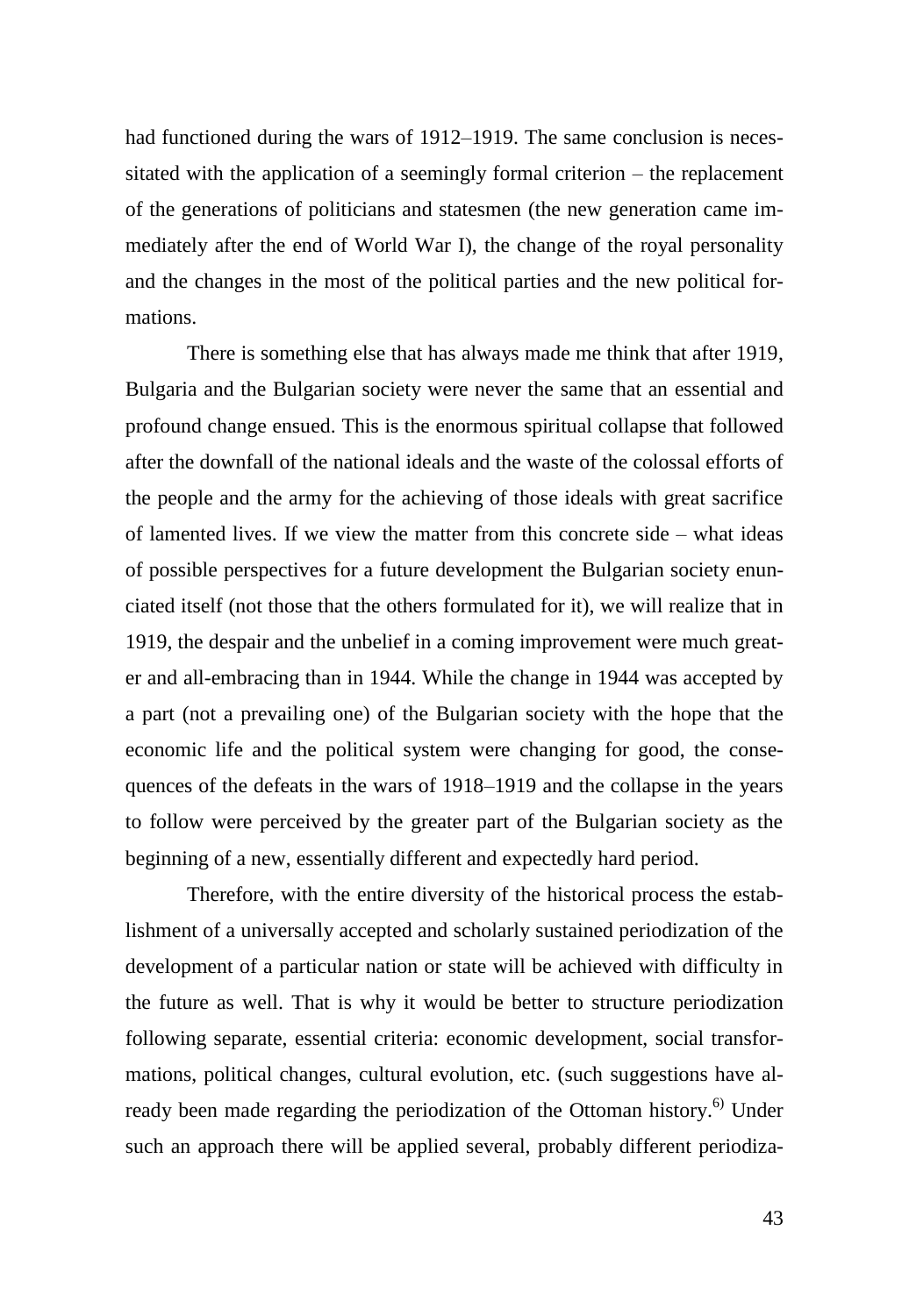tions, while the general one will exist only as a necessary and indisputably conventional landmark, needed for the entire apprehension and relating of the historical narrative.

## **NOTES**

1. On the applicability of the term "Bulgarian National Revival" and other terminological and principal specifications see: Петков, 2001a, р. 55-67; Петков, 1996b, p. 7-9; Петков, 1999, р. 85-104; Петков, 1996a, р. 82-98; Петков, 2001, р. 51-54; see also: Петков, 2005, p. 7-17; 41-47; 116-130; 181-200; 259-275.

2. The author has not considered it necessary to explain the choice neither of the lower (although there is already a discussion about it in the scholarly literature) nor of the upper chronological limit of his history. It is probably because, according to him, the "modern Bulgarian state…. came into being as a construction of the European Great Powers which enforced their interests at the Berlin Congress". Remaining true to the same unnamed criterion – the foreign non-Bulgarian state-establishing will – he starts his text as follows: "Provisional Russian government (May 1877 – April 1879)" – p. 25.

3. Instead of commenting on the principal question about the upper chronological limit of the National Revival which has been determined in my paper published in History Magazine (see here, note 3), R. Daskalov declares it "a trifle" and openly demonstrates his unwillingness to read and go deep in the whole text – he ardently criticizes me for having defended the idea that the upper limit is connected with "Battenberg's coming to the throne". Thus he demonstrates the fact that he does not know and does not understand my concept of the beginning of the modern Bulgarian state history, and besides, he ignores a lot of essential details (for example the fact that there is no Bulgarian prince Battenberg – the first prince of Bulgaria is Alexander I). It is even more strange that in the second edition of the same "historiographical research" which has the claim to fill in the omissions of the first, the author repeats literally the same note concerning my publication regardless of the fact that since 2002 I have several times pointed out arguments in favour of the thesis about the upper chronological limit of the Bulgarian National Revival. (Даскалов, 2013, p. 121).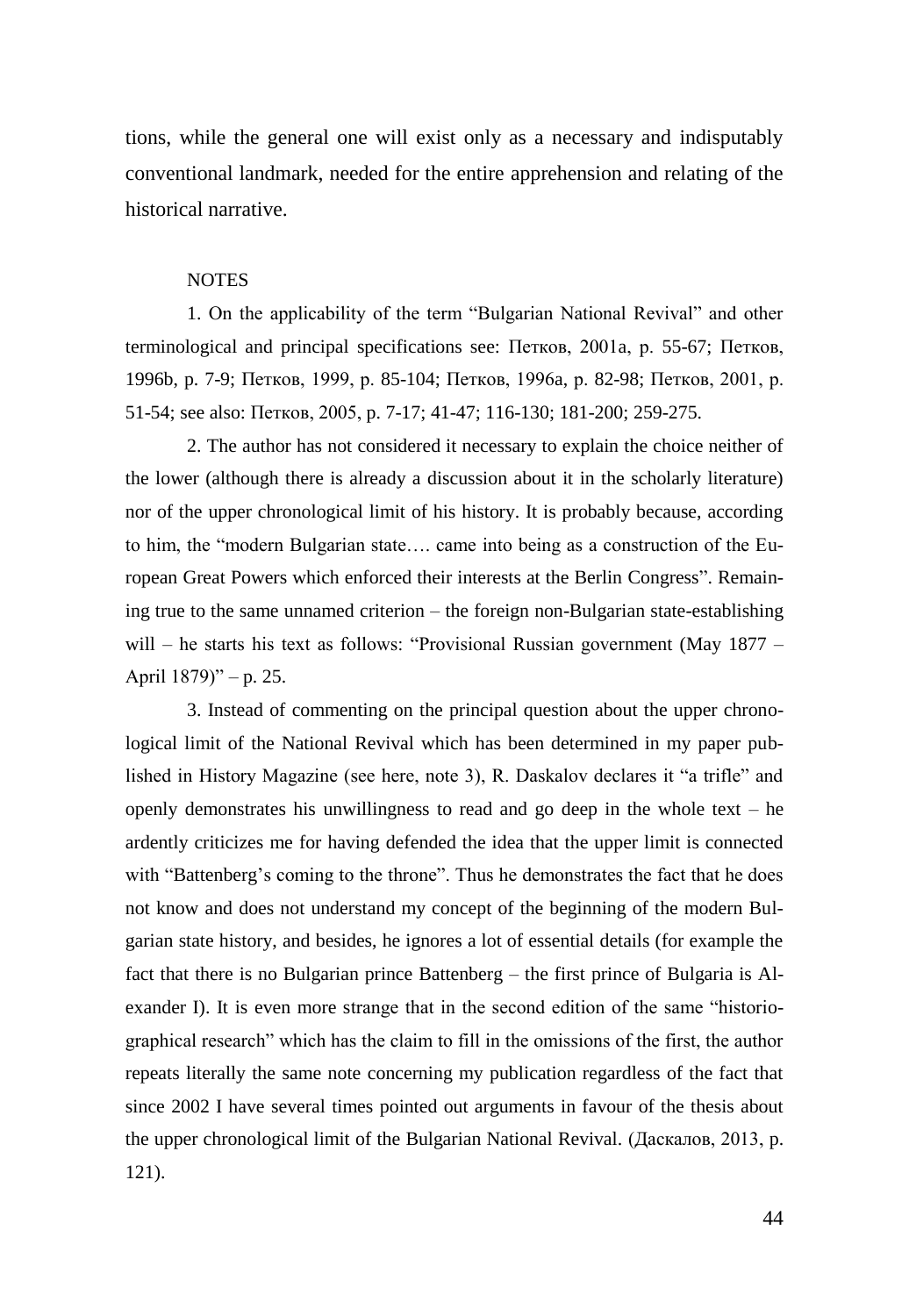4. For a different opinion on this question see in: Петков (2012, pp. 14-15).

5. Coincidentally the emigrants newspapers of 1876–1877 advanced the idea of "the beginning of the National Revival" because of the turning of the Bulgarian Question into a central one for the Great Powers and the forthcoming outbreak of the Russo-Turkish War, *Български глас*, No. 46, 30.04.1877; year II, No. 9, 13.08.1877. (Петков, 2003-1, pp. 75-89).

6.[http://h-net.msu.edu/cgi-bin/logbrowse.pl?trx=vx&list=h](http://h-net.msu.edu/cgi-bin/logbrowse.pl?trx=vx&list=h-turk&month=0402&week=a&msg=nOpwdwBEgJD1IgYrtaG4Mw&user=&pw)[turk&month=0402&week=a&msg=nOpwdwBEgJD1IgYrtaG4Mw&user=&pw=](http://h-net.msu.edu/cgi-bin/logbrowse.pl?trx=vx&list=h-turk&month=0402&week=a&msg=nOpwdwBEgJD1IgYrtaG4Mw&user=&pw).

## **REFERENCES**

Бонева, В. (2003). Българското в периодизацията на българската история. *Любословие, 4,* 106-114.

Генчев, Н. (1988). *Българско възраждане*. София: Изд. ОФ.

- Грънчаров, С. (2001). *Балканският свят*: *идеи за държавност, национализми, и развития от началото на XIX век до края на първата световна война: съпоставителен разказ.* София: Дамян Яков.
- Даскалов, Р. (2002). *Как се мисли българското възраждане (историографско проучване).* София: ЛИК.
- Даскалов, Р. (2005). *Българското общество 1878–1939. Т. 1. Държава. Политика. Икономика; Т. 2. Население. Общество. Култура*. София: Гутенберг.
- Даскалов, Р. (2013). *Как се мисли българското възраждане: 10 години по-късно*. София: Просвета.

*Дневници на Народното събрание.* (1879). Търново.

Дойнов, Д. (1979). *Кресненско-Разложкото въстание 1878–1879*. София: Изд. БАН.

История на България. *Том 8.* (1999). *България 1903–1918. Културно развитие 1878 –1918*. София: Изд. БАН.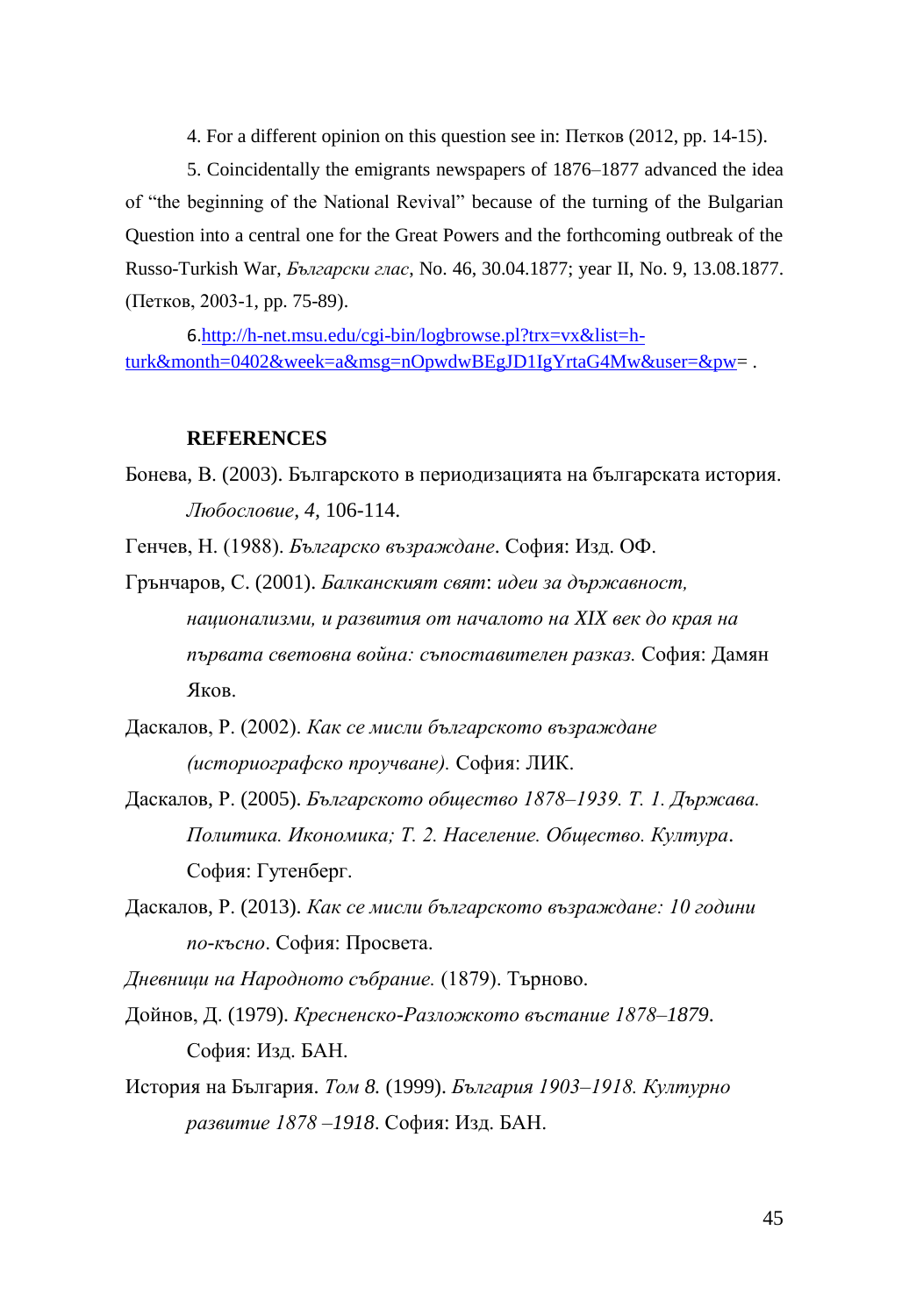Паскалева, В. (1978). Предпоставки и наченки на ранното българско възраждане. *Исторически преглед,* No. 2, 83-98.

Петков, П.С. (1996а). Отново по въпроса за партиите в България след Освобождението (сс. 82-98). В: Ангелов, П. & Лалков, М. (Ред.). *Другият в историята: сборник материали от научна конференция 7-9 май 1992*. Кюстендил, сс. 82-98.

Петков, П.С. (1996b). Фило-фобският комплекс или за главното и второстепенното в българската външнополитическа ориентация през ХIХ век. *Участие,* No. 3-4, 7-9.

Петков, П.С. (1999). За "демократизма" на българите. *Епохи,* No. 1-2, 85- 104.

Петков, П.С. (2000a). Българският проект за конституция от 1879 година (Към историята на идеите за идеите за политическо управление през 70-те години на ХIХ в.). *Исторически. преглед,* No. 3-4, 56- 77.

Петков, П.С. (2000b). Българската православна църква и откъсването на Северна Добруджа от диоцеза на Екзархията (1877–1879 г.) (ss. 343-356). В: *Българите в Северното Причерноморие: iзследвания и материали. Т. 7.* В. Търново.

Петков, П.С. (2001a). За горната хронологическа граница и за понятието "Българско възраждане". *История,* No. 2-3, 55-67.

Петков, П.С. (2001b). За ползата от историята днес. *Наука, 11*(6), 51-54.

Петков, П.С. (2003a). *Идеи за държавно устройство и управление в българското общество 1856–1879 г.* Велико Търново: Унив. изд. "Св. св. Кирил и Методий".

Петков, П.С. (2003b). Съдбата на българския възрожденски идеал (сс. 127-138). В: Д*вадесетият век: опит за равносметка.* Сборник с доклади от българо-германска конференция, проведена на 3-4 март 2000 г., София.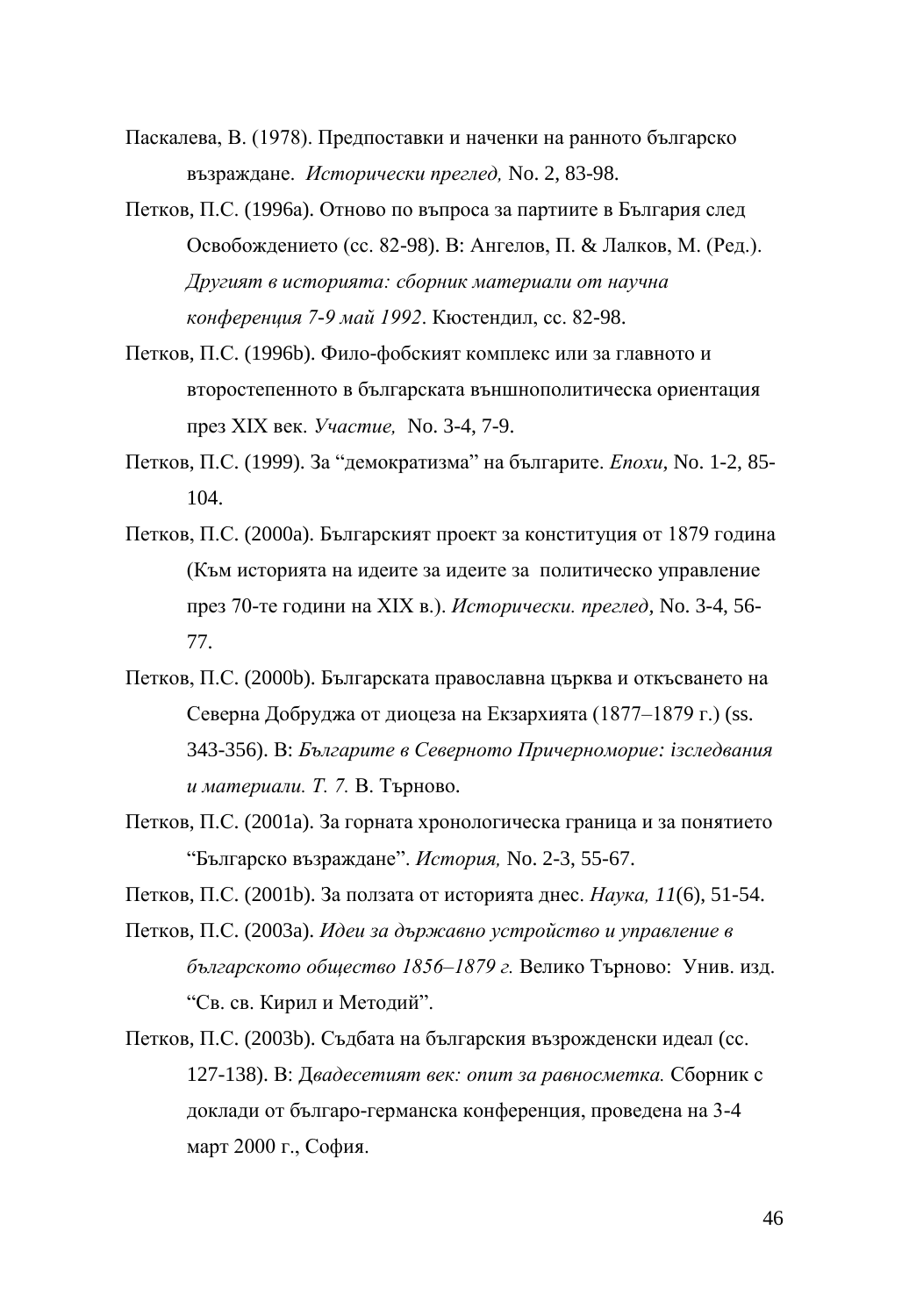- Петков, П.С. (2005). *Историята като полифония: изследвания по нова история на България (от българската завера 1835 до Крайовския договор 1940 г.).* Велико Търново: Унив. изд. "Св. св. Кирил и Методий".
- Петков, П.С. (2006). Въпросът за периодизацията на новата българска история в историческата литература след 1989 година (сс. 195- 208). В: Баева, И. & Митев, П. (Съст.). *Предизвикателствата на промяната. Национална научна конференция. София, 10–11 ноември 2004 г.* София.
- Петков, П.С. (2009a). Въпросът за периодизацията на новата българска история в историческата литература след 1989 година (сс. 86-98). В: Петков, П.С. (Ред..). *Преди сто и повече години: изследвания и очерци по нова история на България.* Велико Търново: Унив. изд. "Св. св. Кирил и Методий".
- Петков, П.С. (2009b). Политическо и историческо значение на "Основите на мира" (Одринското примирие) от 19/31 януари 1878 г. (сс. 133- 140). В: *130 години от Руско-турската война (1877–1878 г.) и*  Освобождението на България. Велико Търново: Унив. изд. "Св. св. Кирил и Методий".
- Петков, П.С. (2012). *Българската православна църква и държавната власт в Княжество/Царство България 1878–1912 г. (Институционални отношения).* Велико Търново: Фабер.
- Попов, Ж.Б., Пенчиков, К. & Тодоров, П. (1992). *Извори за историята на Добруджа 1878–1919. Т. 1.* София: Изд. БАН.
- Стателова, Е. (1983). *Източна Румелия (1879–1885): икономика, политика, култура.* София: Изд. ОФ.
- Стателова, Е. & Грънчаров С. (1999). *История на нова България 1878– 1944.* София: Анубис.